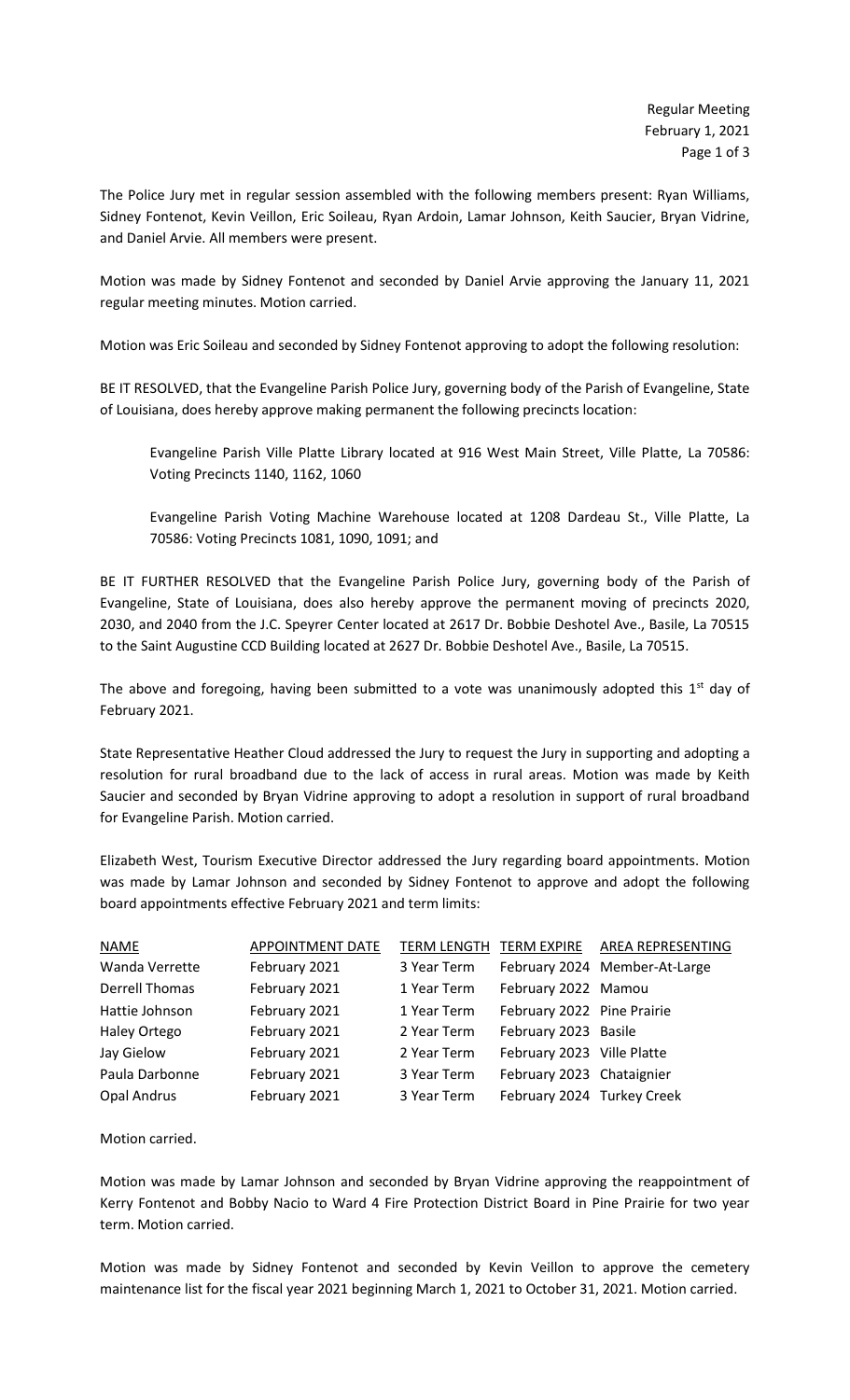Motion was made by Sidney Fontenot and seconded by Keith Saucier to adopt the Louisiana Compliance Questionnaire for the fiscal year 2020 audit. Motion carried.

Motion was made by Bryan Vidrine and seconded by Daniel Arvie approving Kolder, Slaven & Company to provide auditing services to the Evangeline Parish Police Jury for the fiscal year 2020 audit. Motion carried.

Motion was made by Sidney Fontenot, seconded by Keith Saucier and unanimously approved to amend the agenda to add the following items:

- 1. Review damage claim on Whispering Pine Rd.
- 2. Review property damage claim from CenturyLink for repair of cut cable.

Damage claim on Whispering Pines Road was then discussed. A constituent was heading west on Whispering Pines and struck a speed limit sign that was leaning and obstructing the edge of the road. Passenger side mirror was damaged. The lowest estimate received was in the amount of \$199.20. Police report was made and the obstruction was viewed and corrected. Motion was made by Bryan Vidrine and seconded by Keith Saucier approving the damage claim of \$199.20 to be paid out of District #9 funds. Motion carried.

Property damage claim was made from Centurylink for repairs of a cut cable line while cleaning a drainage ditch on Elmus D. Road. The cost to repair the damages will be \$4,686.66. Motion was made by Bryan Vidrine and seconded by Kevin Veillon approving to deny the claim. Motion carried.

Motion was made by Lamar Johnson and seconded by Sidney Fontenot authorizing the payment of bills on file in the office. Motion carried.

Motion was made by Sidney Fontenot and seconded by Lamar Johnson approving the jail supply list as submitted. Motion carried.

Public Works Director gave the following report:

• Approve a Cooperative Endeavor Agreement with the Village of Chataignier.

Motion was made by Keith Saucier and seconded by Lamar Johnson approving to enter into a Cooperative Endeavor Agreement with the Village of Chataignier for the use of man power and equipment to assist with pot hold patching. Motion carried.

- Region B Yard Building approximate date of receiving this building is in four months.
- Ward 1 Equipment is located in District #7.
- Parish Wide Drainage Equipment is located in District #1.

No report was given by Parish Engineer at this time.

Secretary-Treasurer, Donald Bergeron, gave the following report:

- Resolution was passed by Acadiana Planning Commission in support of Senator Bill Cassidy's efforts to obtain guidance related to the December 27, 2020 COVID 19 relief bill.
- Mr. Bergeron stated that each juror has been emailed the parish budget to actual comparison reports for each fund and asked the Jury if there were any questions regarding those reports. No comments were reported.